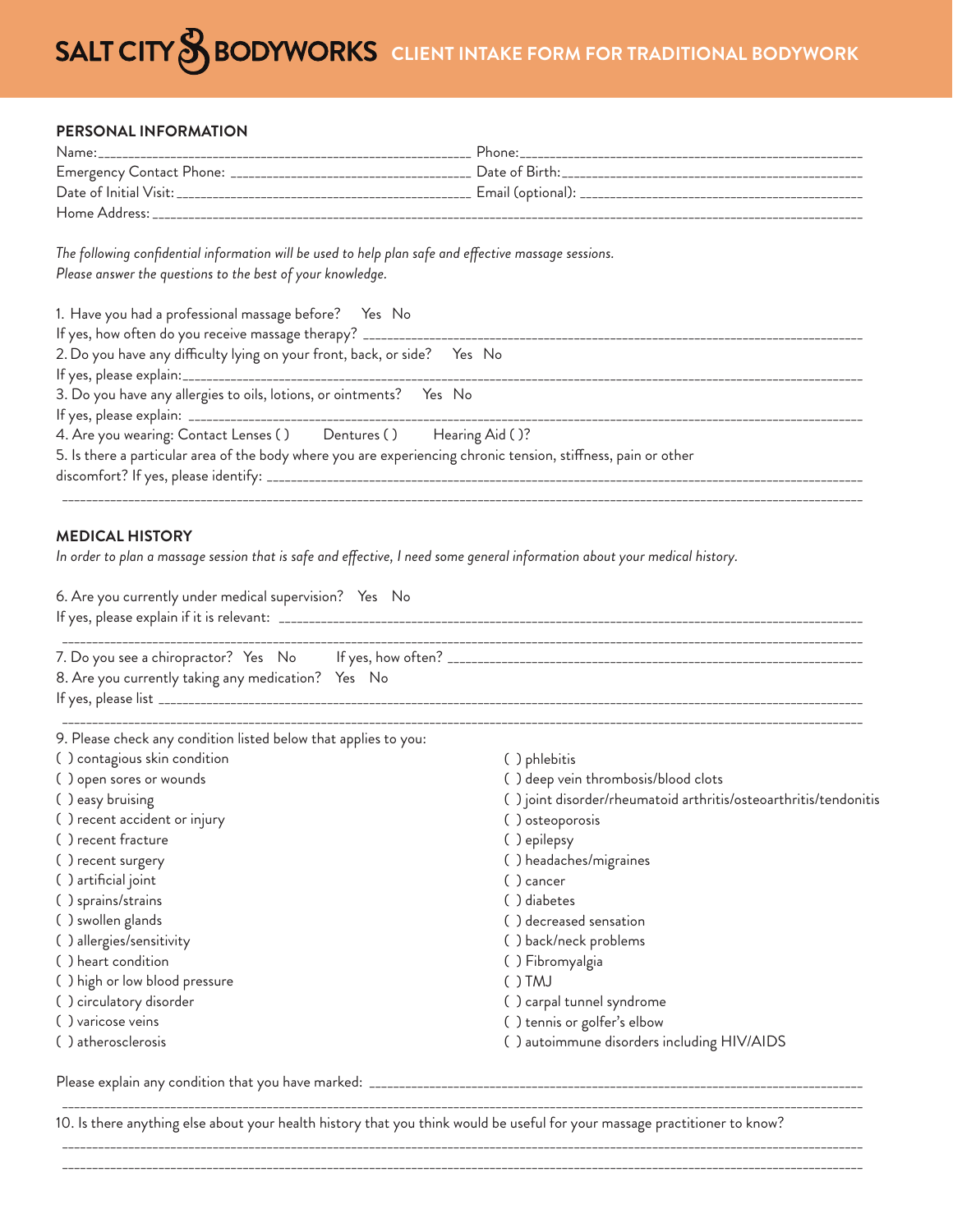## ABOUT DRAPING

Draping will be employed throughout the session and in accordance with Utah law which states that a massage therapist must "use appropriate draping to protect the client's physical privacy and DRAPING is defined as the covering of a client with an opaque material that is sufficiently large to protect their personal privacy. The genitals of any patron and the breasts of a female patron must be covered at all times, except as outlined in 58-47b-501-b. When clients remain dressed as in seated chair massage, sports massage in sporting attire, and limited area spot massage, draping is not required" (Utah Massage Therapy Code of Ethics and Standards of Practice, Standard 1k, p. 1).

## MINORS

A parent or legal guardian must accompany clients under the age of 18 during the entire session. Parent or legal guardian for any client under the age of 18 provides informed written consent by signing below.

## LATE START

• I understand that if I arrive late, my session will end at the originally scheduled time so that the massage therapist can stay on schedule.

• I understand that if the massage therapist starts a session late, she will make it up to me at the end of my session when possible and, if not, my fee will be reduced accordingly.

# CANCELLATION POLICY

I agree to give a minimum of 48 hours notice to cancel a scheduled session so that the massage therapist does not lose potential business due to my cancellation. I understand that if I cancel within:

• 48 hours or more: There is no charge for my missed session.

• Less than 48 hours

• Without Reschedule: I will be charged 100% of the session price if I do NOT reschedule an appointment that occurs within seven days of my originally scheduled appointment.

• With Reschedule: There is no charge for the missed session if I reschedule an appointment that occurs within seven days of my originally scheduled appointment.

• Less than 24 hours

• Without Reschedule: I will be charged 100% of the session price if I do NOT reschedule an appointment to occur within seven days of my originally scheduled appointment.

• With Reschedule: I will be charged 50% of the session price if I reschedule an appointment within seven days of my missed appointment.

- No Show: I will be charged 100% of the session price.
- No Show: I will be charged 100% of the session price.

# DIAGNOSIS POLICY

I understand that a massage therapist cannot diagnose illness, disease, or any other medical, physical or emotional disorder nor perform any spinal manipulations. I am responsible for consulting a qualifying medical practitioner for any ailments I may have.